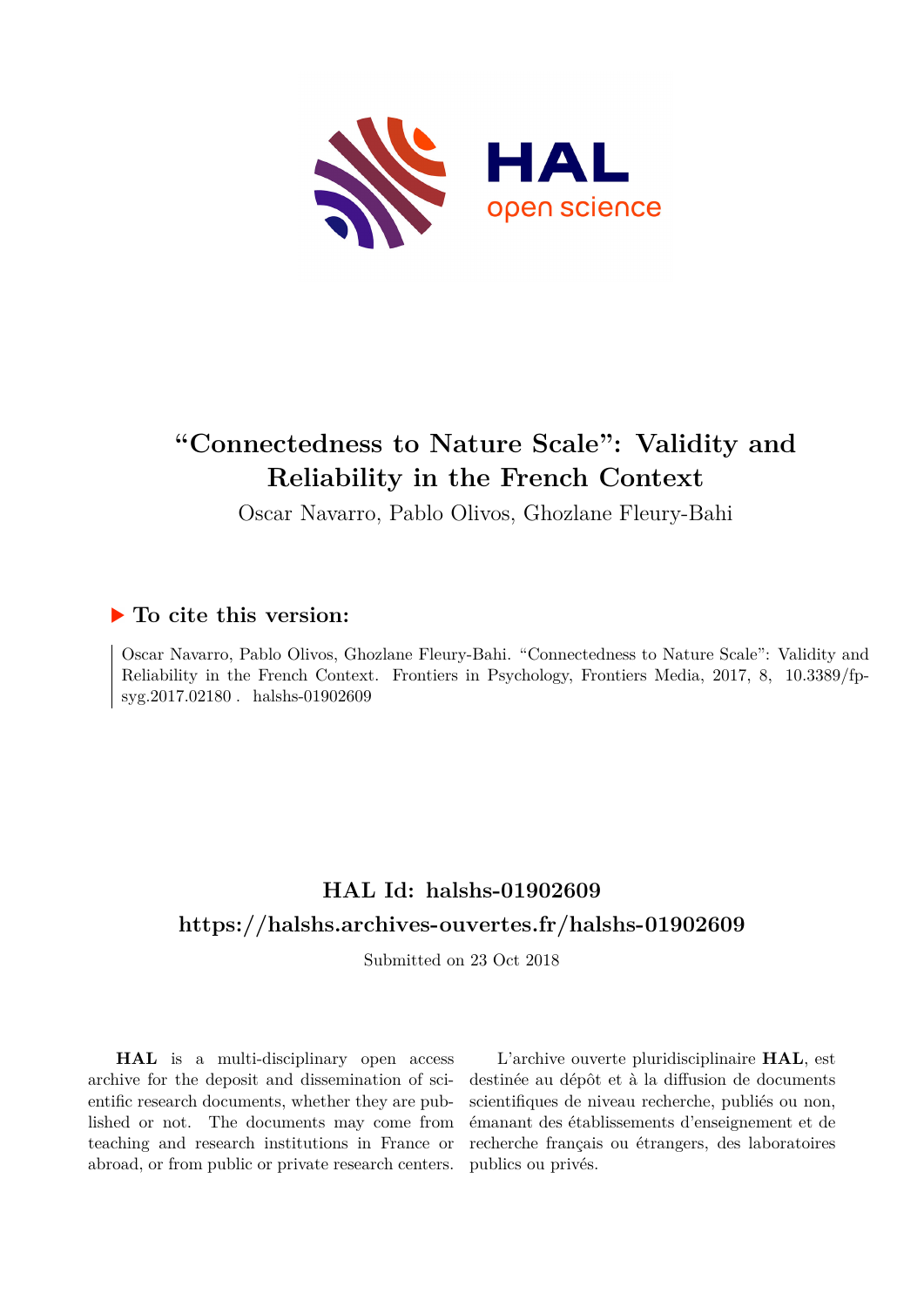



# "Connectedness to Nature Scale": [Validity and Reliability in the French](https://www.frontiersin.org/articles/10.3389/fpsyg.2017.02180/full) **Context**

#### [Oscar Navarro](http://loop.frontiersin.org/people/346511/overview)<sup>1\*</sup>, [Pablo Olivos](http://loop.frontiersin.org/people/333144/overview)<sup>2</sup> and Ghozlane Fleury-Bahi<sup>1</sup>

<sup>1</sup> Faculty of Psychology, University of Nantes, Nantes, France, <sup>2</sup> Department of Psychology, University of Castilla-La Mancha, Albacete, Spain

Connectedness to nature represents the relationship of the self with the natural environment and has been operationalized using different scales. One of the most systematically studied in the Anglo-Saxon context is the Connectedness to Nature Scale (CNS). In an attempt to study the psychometric properties of this instrument in a Frenchspeaking context, three studies (Study 1  $n = 204$ , Study 2  $n = 153$ , and Study 3  $n = 322$ ) were carried out in France to provide evidence of the internal consistency of the CNS, as well as its convergent, discriminant, and predictive validity. Moreover, as anticipated, positive correlations between the CNS and the environmental identity and environmental concerns scales were observed. Based on factorial analyses of maximum likelihood and reliability, an improvement in the psychometric properties was identified by eliminating three items. Through confirmatory factor analysis, the factorial structure and the psychometric properties of the CNS French version were confirmed, as well as their significate regression prediction on eudaimonic wellbeing.

## **OPEN ACCESS**

#### Edited by:

Eric Brymer, Leeds Beckett University, United Kingdom

#### Reviewed by:

Jo Barton, University of Essex, United Kingdom Bernardo Hernández, Universidad de La Laguna, Spain Andrew Denovan, Manchester Metropolitan University, United Kingdom

> \*Correspondence: Oscar Navarro oscar.navarro@univ-nantes.fr

#### Specialty section:

This article was submitted to Environmental Psychology, a section of the journal Frontiers in Psychology

Received: 18 September 2017 Accepted: 29 November 2017 Published: 12 December 2017

#### Citation:

Navarro O, Olivos P and Fleury-Bahi G (2017) "Connectedness to Nature Scale": Validity and Reliability in the French Context. Front. Psychol. 8:2180. doi: [10.3389/fpsyg.2017.02180](https://doi.org/10.3389/fpsyg.2017.02180) Keywords: connectedness to nature, environmental identity, French context, scale validation, well-being

# INTRODUCTION

Connectedness to nature has been defined as a self-perceived relationship between the self and the natural environment (Schultz et al., 2004); it reflects a feeling of kinship and an affective individual experience of connection with nature (Mayer and Frantz, 2004). This concept is derived from studies on environmental concerns and has been proposed as being universal regarding the relationship between one's self-image and nature, based on a biophilic disposition (Schultz et al., 2004; Mayer et al., 2009). In the same way, Kals and Ittner (2003; Kals et al., 1999) describe an emotional affinity with nature as an environmental identity (EID) indicator. They suggest that it is based on biophilia, a concept proposed by Wilson (1984) to express the feeling of an emotional link with the natural world, which means an inborn tendency to focus on life processes. This tendency is part of our genetic inheritance.

Schultz considers the valuation of the natural world as an extension of a person's cognitive representation of him/herself, thus favoring the study of environmental concerns over environmental values as determinants of significant ecological change (Schultz et al., 2004). Schultz et al. (2004) have tackled research on the self-nature relationship by using different measures (the Nature in Self Scale – INS – and the Implicit Association Test – IAT). Another concept considers that in the building of a self-concept, nature and the self are not independent but linked, as the selfconcept comes from a cognitive connection between nature and the self, facilitated by memories of oneself in nature (Thomashow, 1995; Schroeder, 2007; Olivos et al., 2013; Olivos and Clayton, 2017).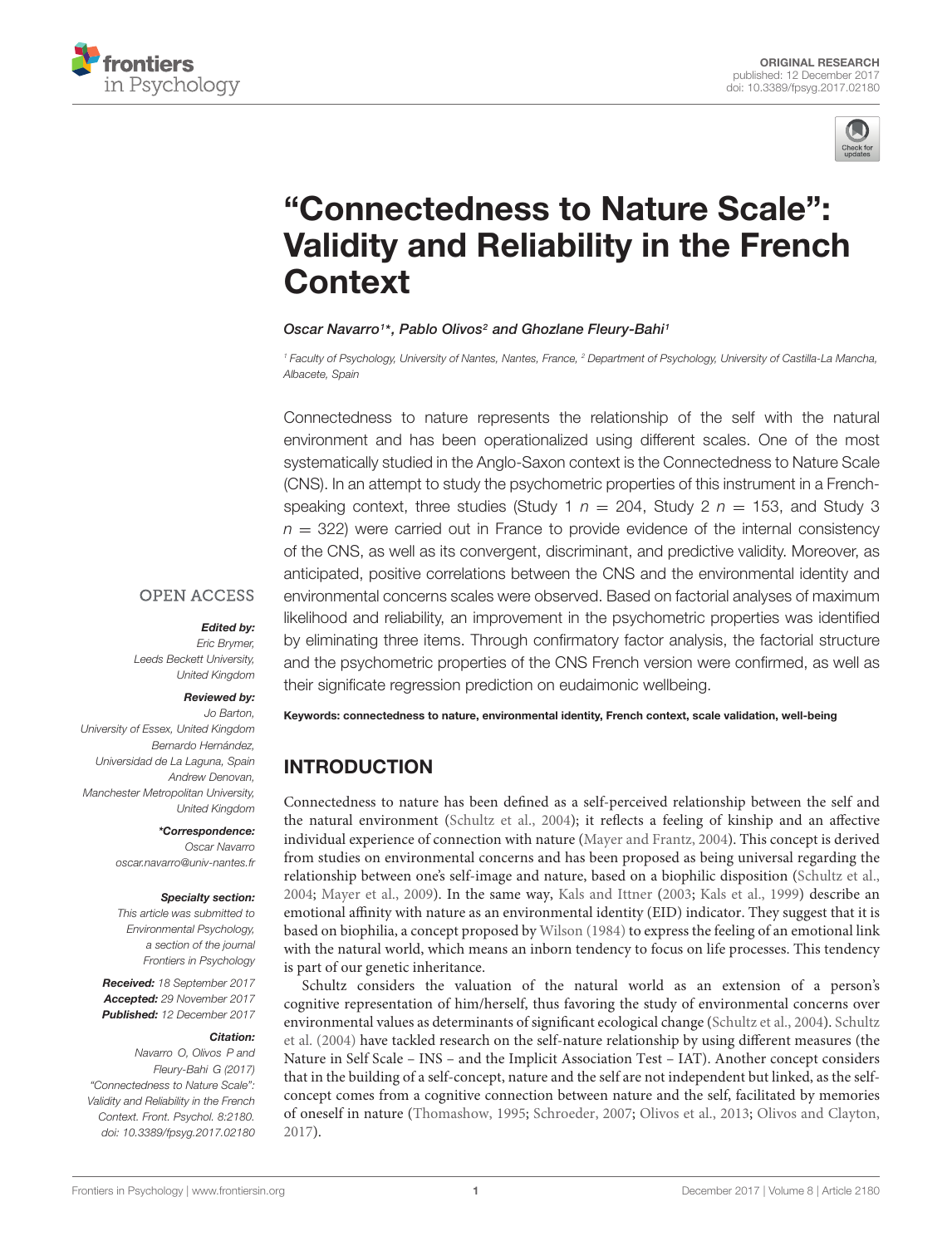This is the concept of EID proposed by Clayton and Opotow (2003). In the studies carried out by these authors (Opotow, 1993, 1994; Opotow and Clayton, 1994), the implicit connection between human beings and nature corresponds to an axis ranging from people's self-perception of superiority to plants and animals to a perception of identity that attributes the same rights to them as those of human beings.

Mayer and Frantz (2004) defined the connectedness to nature as an affective individual experience of connection with nature. To measure it, the authors presented the "Connectedness to Nature Scale" (CNS), probably the most studied scale (e.g., Frantz et al., 2005; Dutcher et al., 2007; Mayer et al., 2009; Nisbet et al., 2009; Perrin and Benassi, 2009; Brugger et al., 2011; Pasca et al., 2017). The authors' analysis of the scale achieved an alpha score of 0.84 (Mayer and Frantz, 2004). Their results also showed, among other aspects, that the CNS correlates positively with biospheric concerns, the IAT-Nature and the INS, as well as with ecological behavior. In fact, it has been determined that connectedness to nature has a positive relationship with altruism, biospheric (Stern, 2000), and egobiocentric concerns (Olivos et al., 2011), environmental behaviors and, in a lesser way, life satisfaction. This dimension negatively correlates with conservatism (Mayer and Frantz, 2004) and non-environmental behaviors (Frantz et al., 2005), particularly when people have a more focused concern on themselves or a narcissistic personality.

These results allow the CNS study to be extended in relation to EID (Clayton, 2003) and environmental beliefs, such as anthropocentrism (ANT), "the dimension based on the instrumental value of the environment for human beings," biospherism (BIO), "the dimension that values the environment for its own sake" and egobiocentrism (EGO), "the dimension that values the human being within nature as a whole" (Amérigo et al., 2007, pp. 98, 99). The theory of environmental beliefs gives a self-integration level in nature within two axes (Amérigo et al., 2012): the first one focuses on humans (EGO and ANT) and the second one focuses on nature (BIO). The relationship between the self and nature, characteristic of connectedness, should be closely linked to the kind of self-image and motivational beliefs that drive environmental behaviors. Thus, when we talk about the self as an EGO identity (e.g., Mayer and Frantz, 2004) or a metapersonal self (e.g., Olivos and Aragonés, 2014), it is similar to connectedness to nature, as this has been measured in recent years. Contact with natural environments have also been shown to have positive effects on well-being (Staats et al., 1997; Kaplan, 2001). It has indeed been observed that. It has been observed that connection to nature has a mediating effect in the increase of the positive emotional states (Mayer et al., 2009). Despite of these results, related to the called psychological well-being, their relation with subjective well-being remains scarcely studied (Olivos and Ernst, 2018).

Most of the instruments used for the study of environmental concerns originated in the Anglo-Saxon context and have gradually been adapted to other cultures and contexts, Spain and Portugal, especially. However, this has not yet been the case within the French speaking world for connectedness to nature, even though this kind of approach to studying human connection with nature represents one-third of the most recent research in

this field (Ives et al., 2017). The growing interest of this dimension in the French-speaking countries requires the development of the validated and trustable tools to be able to study the links between connectedness to nature and the well-being and/or pro-ecological behaviors. We wonder whether the CNS (Mayer and Frantz, 2004) once adapted to the French language, keeps the same psychometric properties than the English version, which would help to measure the theoretical construct. Besides, France has an important tradition of studies in environmental psychology, who could benefit from the adaptation to its context of this scale. Our objective was thus to adapt and validate the Mayer and Frantz (2004) CNS within the French context as a contribution to studies about environmental concerns, which have become common in this cultural framework. This validation opens cultural perspectives as it contributes to the validation of connectedness to nature universal character, which is on the basis of this theory.

For this purpose, three studies were conducted to provide evidence of the internal consistency of the CNS, as well as its construct, convergent, discriminant, and predictive validity. The factorial structure of the scale was tested, in order to confirm these psychometric properties and the factorial structure of the CNS French version.

# STUDY 1

In this study, a descriptive analysis of the items and an exploratory factor analysis (EFA) were performed on a general population sample to identify the single factor structure of the CNS, following the proposal of Mayer and Frantz (2004).

# Method

#### **Participants**

The 204 participants were all living in a western French city (Nantes); women made up 72% of the sample. Average age  $M = 29$  years (SD = 10.37). Regarding professional status, 60% were active, 6% unemployed, 1% retired, and 33% were students. This is about a convenience sample or group of volunteers. The margin of error with regard to the reference population is 6.8%. The rate of people in service is representative of the global population (60%), however, there is an over-representation of women (53% of the global population) and the average age is under the reference population (37 years old).

## Material and Procedure

A self-administered questionnaire was used on paper-shaped, composed of the 14 items of the CNS and a five-point scale, ranging from "completely disagree" to "completely agree" to measure an affective individual experience of connection with nature (Mayer and Frantz, 2004). The scale was adapted to French using a two-way translation procedure (or back translation). This procedure consists in a native French-speaking translator with excellent English language skills translating the scale into French and a back translation of the previously obtained French version into English by an independent English speaking translator with excellent French language skills (Vallerand, 1989). The subjects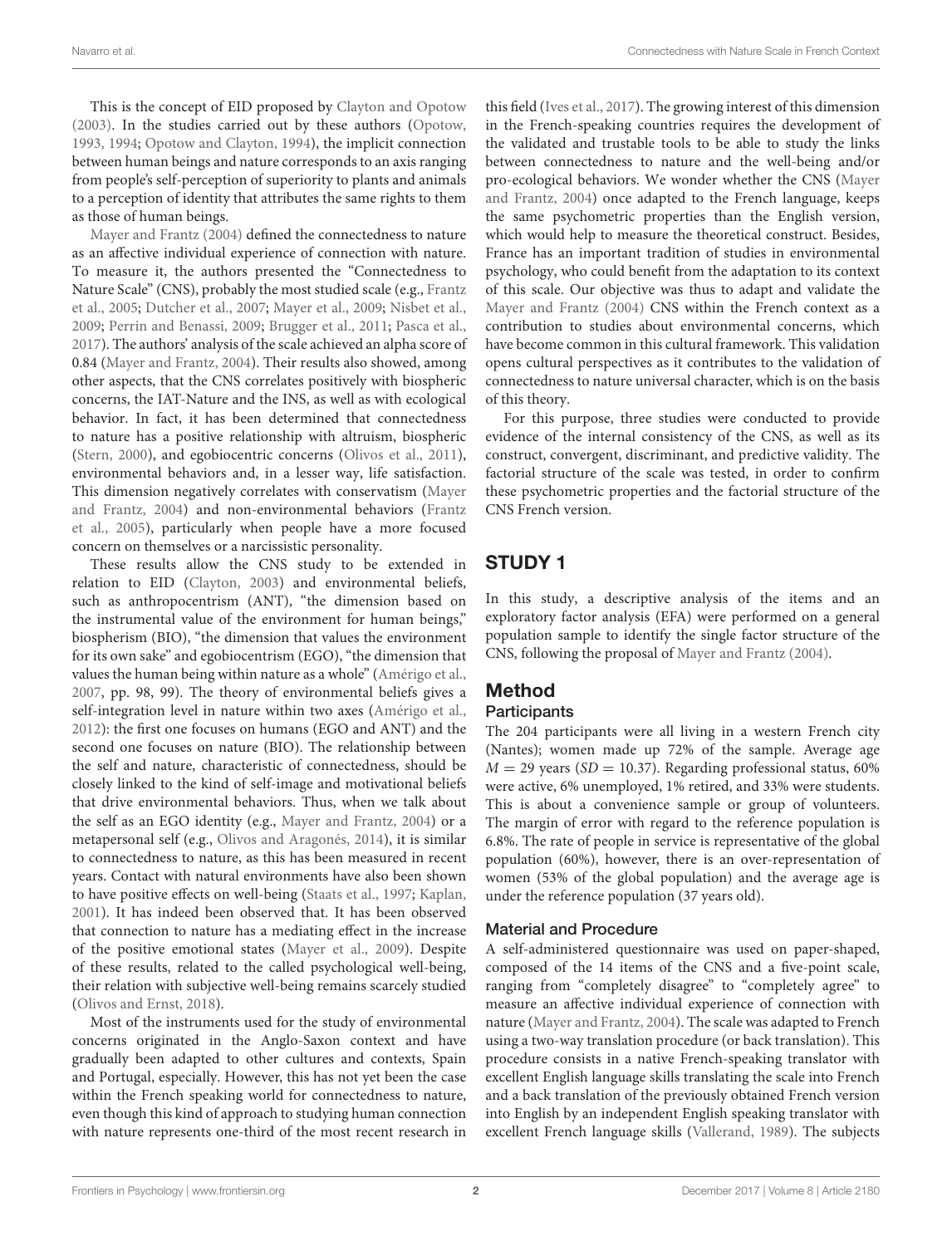were debriefed by telling them the aims of the study and their informed consent to participate was obtained. The mean time to complete the questionnaire was 10 min.

Reliability and factor analysis with SPSS 24 was carried out for a descriptive and psychometric study of the scale, which is the most usual procedure for establishing dimensionality of scales (Fabrigar et al., 1999; Embretson and Reise, 2000). Descriptive analyses (means, standard deviation, kurtosis, and asymmetry index) and reliability analyses (Cronbach's alpha) were also performed.

## **Results**

#### Reliability and Descriptive Statistics

An EFA of the maximum likelihood following the procedure carried out by Mayer and Frantz (2004) and other studies of reference which analyses the psychometric properties of this scale (e.g., Perrin and Benassi, 2009; Tam, 2013; Olivos et al., 2014), forcing the extraction of a single factor explained 37% of the variances (KMO =  $0.870$ ;  $p < 0.001$ ). The CNS showed a good level of internal reliability ( $α = 0.80$ ). All the items had a positive load with values greater than 0.40 (see **Table 1**), except items 4  $(f1 = -0.13)$ , 12  $(f1 = -0.17)$ , and 14  $(f1 = -0.03)$ , which were deleted according to the recommended load for samples between 200 and 250 participants (Hair et al., 1999).

# STUDY 2

The objective of this second study was to confirm, on a second sample of the general population, the single factor structure of the CNS. In addition, we wanted to assess the internal consistency and validity of the CNS through convergent validity by correlating its results to the Environmental Identity Scale (EID) as proposed in the literature (Brugger et al., 2011; Olivos et al., 2013; Olivos and Clayton, 2017). A positive correlation was expected regarding the connectedness and EID measures.

# Method

## **Participants**

In this study, 153 people from the general population participated voluntarily and anonymously (7.9% margin of error with regard to the reference population). Of these, 24.2% were students, 54.9% had a professional activity, and 7% were unemployed. Women made up 58.8% of the sample. Regarding their age, 63.4% were between 18 and 29 years. 26.1% between 30 and 49 years and 10.5% were more than 50 years old ( $M = 30.5$ ; SD = 10.75).

## Material and Procedure

A self-administered questionnaire was used, similar to the questionnaire of Study 1, composed by the CNS and EID. The subjects were debriefed by telling them the aims of the study and their informed consent to participate was obtained. The administration of the scales took about 15 min. The CNS consisted of 11 items (three items were eliminated, 4, 12, and 14, according to the results of the EFA of Study 1) on a five-point scale, ranging from "completely disagree" to "completely agree." The EID (Clayton, 2003) consisted of 24 items on a five-point

scale, ranging from "completely disagree" to "completely agree," to measure the relationship between self and nature.

A confirmatory factor analysis (CFA) was conducted to validate the factorial structure with R. We kept the 11 items that had acceptable indicators in the CFA. The maximum likelihood method was selected to test the model. To assess the fit of the model,  $\chi^2$ , the Comparative Fit Index (CFI), the Tucker Lewis Index (TLI), the Goodness of Fit Index (GFI), the Standardized Root Mean Square Residual (SRMR), and the Root Mean Square Error of Approximation (RMSEA) were examined. Lastly, the saturation coefficients among items and the latent variables were examined. A value superior to 0.90 for the CFI, GFI, and the TLI is sufficient (Tucker and Lewis, 1973; Bentler, 1992; Schumacher and Lomax, 1996). A RMSEA and SRMR lower than 0.08 (Browne and Cudeck, 1993; MacCallum et al., 1996; Pui-Wa and Qiong, 2007) is admitted. Concerning the use of  $\chi^2$ , it is possible that the tested model does not fit the data correctly, but that  $\chi^2$  accepts it because of the size of the sample (Pui-Wa and Qiong, 2007). For this reason, Wheaton et al. (1977) suggest that a relative chi-squared ( $\chi^2/df$  or CMIN/df) is also computed. A  $\chi^2$ /*df* ratio < 3.00 represents a correct fit.

# **Results**

## CFA and Reliability Analysis

The reliability of the scale was estimated by calculating the Cronbach's alpha coefficient and composite reliability (CR, Raykov, 1997) for CNS. The CNS showed a good level of internal reliability ( $\alpha = 0.85$ ; CR = 0.88), as did the EID ( $\alpha = 0.93$ ). The tested model fitted the data correctly, except TLI, which is lightly under the expected threshold [RMSEA  $_{(90\%CI)} = 0.095_{(0.07-0.12)}$ ;  $CFI = 0.909$ ;  $TLI = 0.887$ ;  $GFI = 0.923$ ;  $SRMR = 0.052$ ]. Because of a significant  $\chi^2$  (*p* < 0.001), we examined the  $\chi^2/df$  ratio. With a value of 2.35, it can be considered correct.

## **Correlation**

The correlation between the CNS and EID  $(r = 0.763;$  $p < 0.001$ ) was positive and statistically significant, indicating the convergent validity of the CNS.

# STUDY 3

This study aimed first to confirm the single factorial structure of the CNS in a second sample. In addition, we sought to assess the internal consistency (Cronbach's alpha) and validity of the CNS: for convergent validity, CNS would correlate positively with the EID and EGO (Amérigo et al., 2007); for discriminant validity, the CNS would correlate negatively with ANT (Amérigo et al., 2007); for predictive validity, the CNS would predict scores of the wellbeing scale (MHC-SF, Keyes, 2009) as well as the frequency of contact with nature.

# Method

## **Participants**

In this study, 322 participants were distributed into two samples. The first sample (A) was composed of 267 students from a French university; 85% were women and the average age was  $M = 19.60$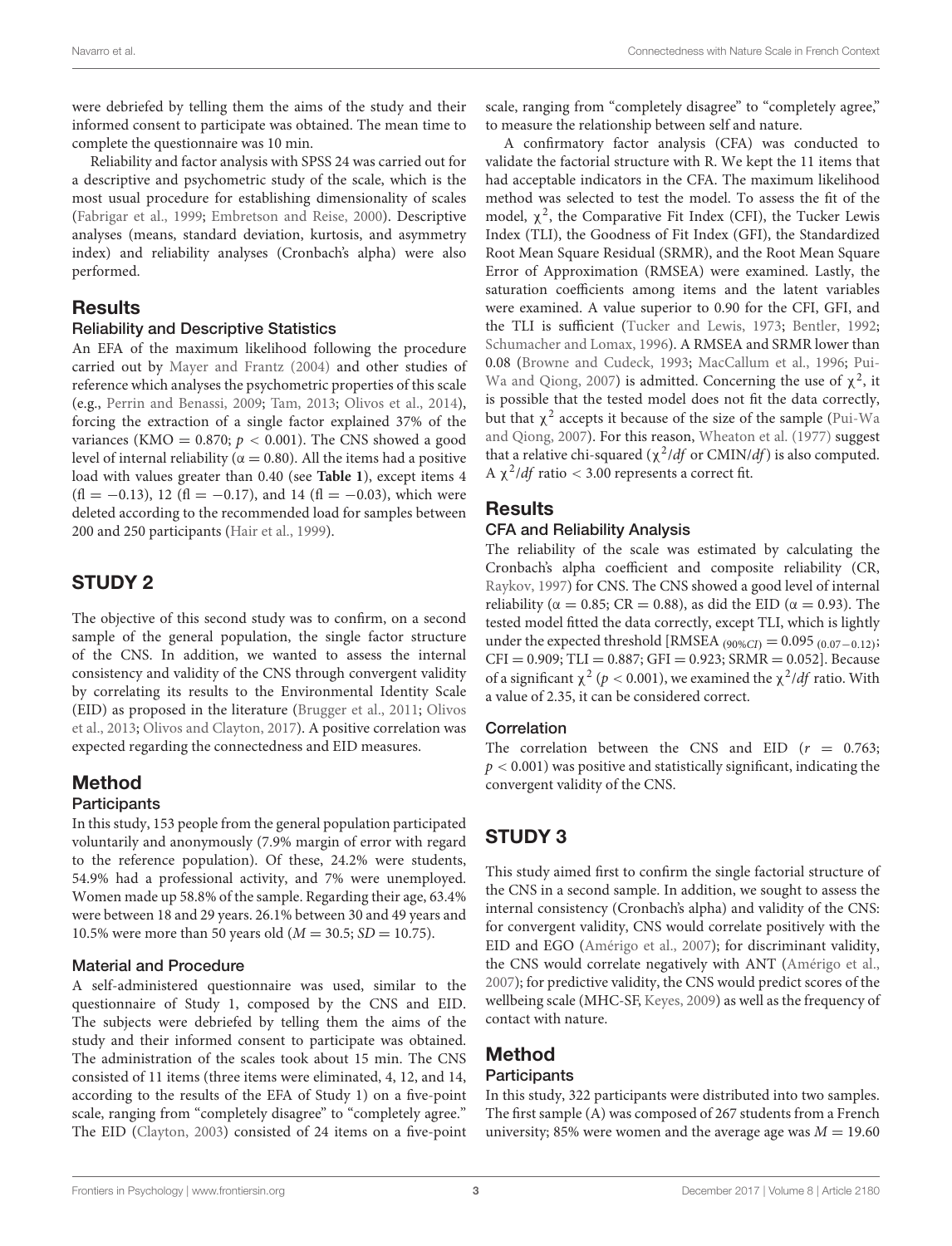$(SD = 3.75)$  years. The second sample (B) was 55 students from the same university, who completed the instruments twice; 61.8% were women and the average age was  $M = 22.24$  (SD = 5.04) years.

#### Material and Procedure

The instrument used for both samples was a self-administered questionnaire composed of the following scales: the CNS (Mayer and Frantz, 2004) and the EID Scale (Clayton, 2003), the same scales as in Study 2; two scales to measure environmental concerns, ANT (to assess the convergent validity of the CNS) and EGO (to assess the convergent validity), in the version of Amérigo et al. (2007), composed of five items on a fivepoint scale, ranging from "completely disagree" to "completely agree"; the Mental Health Continuum Short Form (MHC-SF, Keyes, 2009), applied in similar investigations and obtaining good psychometric indicators (Aragonés et al., 2011), which consists of 14 items measuring Hedonic Wellbeing (MHC.H – pleasurerelated or experienced emotions) and Eudaimonic Wellbeing (MHC.E – related to psychological development and personal

TABLE 1 | Exploratory factor analysis of principal components, reliability index and corresponding descriptive statistics of the CNS.

|                                                                                                                                                                                                                                                                                                                                                                          | Study 1 ( $N = 204$ ) |           |                        |                              |            |                 |
|--------------------------------------------------------------------------------------------------------------------------------------------------------------------------------------------------------------------------------------------------------------------------------------------------------------------------------------------------------------------------|-----------------------|-----------|------------------------|------------------------------|------------|-----------------|
|                                                                                                                                                                                                                                                                                                                                                                          | M                     | <b>SD</b> | Asymmetry <sup>a</sup> | <b>Kurtosis</b> <sup>b</sup> | $\alpha^*$ | FL <sup>c</sup> |
| 1. Je me sens souvent en union avec la nature qui<br>m'entoure [I often feel a sense of oneness with the natural<br>world around me]                                                                                                                                                                                                                                     | 3.45                  | 0.98      | $-0.55$                | $-0.11$                      | 0.78       | 0.63            |
| 2. Je pense à la nature comme à une communauté à<br>laquelle j'appartiens [I think of the natural world as a<br>community to which I belong]                                                                                                                                                                                                                             | 3.37                  | 1.01      | $-0.51$                | $-0.24$                      | 0.77       | 0.74            |
| 3. Je reconnais et apprécie l'intelligence des autres êtres<br>vivants [I recognize and appreciate the intelligence of other<br>living organisms]                                                                                                                                                                                                                        | 3.93                  | 0.87      | $-1.07$                | 1.75                         | 0.78       | 0.59            |
| 4. Je me sens souvent déconnecté de la nature [I often feel<br>disconnected from naturel                                                                                                                                                                                                                                                                                 | 2.49                  | 0.96      | 0.43                   | $-0.26$                      | 0.82       | $-0.13$         |
| 5. Quand je pense à ma vie, je m'imagine faisant partie d'un<br>cycle de vie plus large [When I think of my life, I imagine<br>myself to be part of a larger cyclical process of living]                                                                                                                                                                                 | 3.32                  | 1.08      | $-0.40$                | $-0.46$                      | 0.77       | 0.58            |
| 6. Je me sens souvent un lien de parenté avec les animaux<br>et les plantes [I often feel a kinship with animals and plants]                                                                                                                                                                                                                                             | 2.65                  | 1.22      | 0.17                   | $-0.99$                      | 0.76       | 0.72            |
| 7. Je me considère comme faisant partie de la Terre de la<br>même façon qu'elle fait partie de moi [I feel as though I<br>belong to the Earth as equally as it belongs to mel                                                                                                                                                                                            | 3.03                  | 1.18      | $-0.31$                | $-0.80$                      | 0.76       | 0.67            |
| 8. Je comprends très bien comment mes actions ont un<br>effet sur le monde naturel [I have a deep understanding of<br>how my actions affect the natural world]                                                                                                                                                                                                           | 3.84                  | 0.95      | $-1.07$                | 1.25                         | 0.79       | 0.38            |
| 9. Je me sens souvent comme faisant partie d'un<br>écosystème plus large [I often feel part of the web of life]                                                                                                                                                                                                                                                          | 3.60                  | 1.00      | $-0.61$                | 0.07                         | 0.77       | 0.66            |
| 10. Je pense que tous les habitants de la Terre, humains et<br>non humains, partagent une «force vitale» commune [I feel<br>that all inhabitants of Earth, human and nonhuman, share a<br>common 'life force']                                                                                                                                                           | 3.19                  | 1.06      | $-0.42$                | $-0.28$                      | 0.78       | 0.54            |
| 11. Tout comme l'arbre fait partie de la forêt, je me sens<br>comme faisant partie de la nature [Like a tree can be part of<br>a forest, I feel embedded within the broader natural world]                                                                                                                                                                               | 3.36                  | 1.01      | $-0.50$                | $-0.13$                      | 0.76       | 0.77            |
| 12. Lorsque je pense à ma place sur Terre, je me considère<br>comme faisant partie de l'espèce supérieure [When I think<br>of my place on Earth, I consider myself to be a top member<br>of a hierarchy that exists in nature]                                                                                                                                           | 2.30                  | 1.06      | 0.62                   | $-0.24$                      | 0.83       | $-0.17$         |
| 13. J'ai souvent l'impression que je ne suis qu' une petite<br>partie de la nature qui m'entoure et que je ne suis pas plus<br>important que l'herbe sur le sol ou les oiseaux dans les<br>arbres [I often feel like I am only a small part of the natural<br>world around me and that I am no more important than the<br>grass on the ground or the birds in the trees] | 3.50                  | 1.13      | $-0.44$                | $-0.71$                      | 0.78       | 0.60            |
| 14. Mon bien-être personnel est indépendant du bien-être<br>du monde naturel [My personal welfare is independent of<br>the welfare of the natural world]                                                                                                                                                                                                                 | 2.62                  | 1.01      | 0.051                  | $-0.82$                      | 0.82       | $-0.03$         |

a Standard error asymmetry = 0.170; <sup>b</sup> Standard error kurtosis = 0.339; \*Cronbach's alpha if items are deleted; <sup>c</sup> Forced extraction of a single factor (Test of goodness of fit:  $\chi^2 = 208.639$ ; df = 77, p < 0.00.  $\chi^2$ /df = 2.71).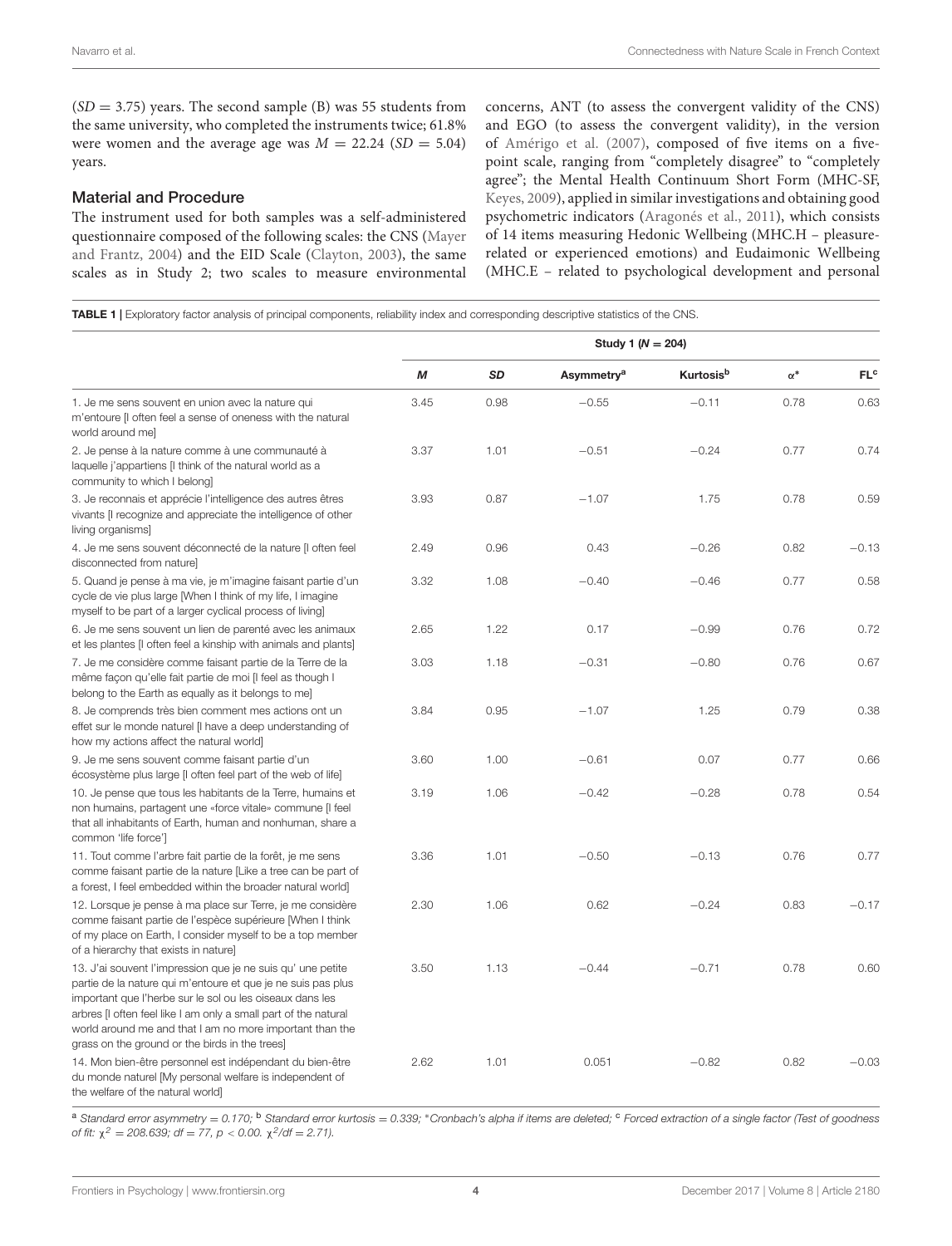growth), and a whole general wellbeing index; lastly, the variable "contact with nature" was operationalized with three modalities (never, occasionally, and frequently) of activities in natural places (e.g., " Do you realize activities in touch with nature during your spare time, like picnics, walks on the beach or in a park, hiking, etc.?").

All these scales were adapted to French using the two-way translation procedure. The subjects were debriefed by telling them the aims of the study and their informed consent to participate was obtained. Each application lasted on average 20 min and was carried out by both samples at the beginning of a class. Sample B completed the questionnaire again 2 weeks after the first time (for the test–retest reliability).

#### Analysis

Data analysis was carried out for descriptive (means, standard deviation, kurtosis, and asymmetry index) and psychometric (reliability and factor analysis) studies of the scale, including test– retest for the CNS and EID with sample B. Correlations and mean difference analyses were performed to test convergent (EID and EGO) and discriminant (ANT) validity. A regression analysis also tested the predictive validity of the MHC-SF scale, the same as the correlation between the CNS and contact with nature. A CFA was used to verify the factorial structure of the CNS as in Study 2.

## **Results**

#### CFA of the CNS and Reliability Analysis

A CFA with sample A ( $n = 267$ ) was carried out. The tested model fitted the data correctly, except TLI, which is lightly under the expected threshold [RMSEA  $_{(90\% \text{ CI})} = 0.071_{(0.05 - 0.08)}$ ;  $CFI = 0.912$ ; TLI = 0.890; GFI = 0.902; SRMR = 0.051).

| <b>TABLE 2</b>   Descriptive statistics and reliability (sample A, $n = 267$ ). |      |           |           |                 |          |  |
|---------------------------------------------------------------------------------|------|-----------|-----------|-----------------|----------|--|
|                                                                                 | м    | <b>SD</b> | Asymmetry | <b>Kurtosis</b> | $\alpha$ |  |
| CNS                                                                             | 3.34 | 0.55      | $-0.033a$ | $-0.269b$       | 0.800    |  |
| <b>FID</b>                                                                      | 3.26 | 0.58      | $-0.230$  | $-0.275$        | 0.904    |  |
| <b>EGO</b>                                                                      | 3.84 | O 71      | $-0.550$  | $-0.119$        | 0.792    |  |
| <b>ANT</b>                                                                      | 2.25 | 0.75      | 0.629     | 0.428           | 0.749    |  |
| <b>MHC</b>                                                                      | 3.30 | 0.47      | $-0.518$  | 0.599           | 0.797    |  |
| MHC.H                                                                           | 3.77 | 0.60      | $-0.809$  | 1.696           | 0.730    |  |
| MHC.E                                                                           | 3.17 | 0.49      | $-0.432$  | 0.461           | 0.743    |  |

<sup>a</sup> Standard error asymmetry =  $0.136$ ; <sup>b</sup> Standard error kurtosis =  $0.271$ ; CNS, Connectedness to Nature Scale; EID, environmental identity; EGO, egobiocentrism; ANT, anthropocentrism; MHC, Mental Health Continuum, Short Form; MHC-H, Hedonic; MHC-E, Eudaimonic.

|  | <b>TABLE 3</b>   Test-retest reliability of the CNS and EID (sample B, $n = 55$ ). |  |  |
|--|------------------------------------------------------------------------------------|--|--|
|--|------------------------------------------------------------------------------------|--|--|

|            | м    |            |          | D     |
|------------|------|------------|----------|-------|
| <b>CNS</b> | 3.33 | $0.774***$ | 0.216    | 0.830 |
| CNS - POST | 3.32 |            |          |       |
| <b>EID</b> | 3.25 | $0.865***$ | $-1.303$ | 0.198 |
| EID - POST | 3.31 |            |          |       |
|            |      |            |          |       |

 ${}^{*}p$  < 0.05;  ${}^{*}p$  < 0.01;  ${}^{*}{}^{*}p$  < 0.001.

Because of a significant  $\chi^2$  ( $p < 0.001$ ), we examined the  $\chi^2/dp$ ratio (115.595/44). With a value of 2.62, it can be considered correct. We observed that the indices were correct and improved compared to Study 2, especially the RMSEA that was correct this time  $(<0.08)$ .

All scales reached a good internal reliability score in sample A (see **Table 2**).

The test–retest analysis with answers of sample B (see **Table 3**) showed a good level of reliability too for the CNS  $[r = 0.774;$  $p \lt 0.001$ ;  $t(54) = 0.2160$ ;  $p = 0.830$ ] and EID [ $r = 0.865$ ;  $p < 0.001$ ;  $t(54) = -1.30$ ;  $p = 0.198$ .

#### Correlations and Regression

To provide support for the convergent and discriminant validity of the CNS scale, its average score was correlated with the scores of the other complementary measures such as the EID and MHC, the two scales of environmental concerns (ANT and EGO) and the measure of frequency of contact with nature (CN). The results are presented in **Table 4**.

The correlations between the CNS and EID were positive and statistically significant, thus consistent with what was expected. Furthermore, the CNS correlated positively with EGO and negatively with ANT, showing the expected relationships with these environmental concerns. The correlations were weak and not significant with Wellbeing but, as expected, positive and significant with the sub-dimension of MHC.E. The regression analysis confirmed the predictability of MHC.E from the CNS and EID (see **Table 5**).

Finally, the correlation with the frequency of contact with nature was statistically significant and positive  $(r = 0.348,$  $p < 0.001$ ). Moreover, the mean difference analysis in the score of the CNS by contact with nature showed statistically significant results ( $t = 4.431$ ;  $df = 320$ ;  $p < 0.001$ ), suggesting that

TABLE 4 | Correlation between variables for convergent and divergent validity (sample  $A$ ,  $n - 267$ )

|          | 1          | $\mathbf{2}$ | з                    | 4                       | 5         | 6         | 7     |
|----------|------------|--------------|----------------------|-------------------------|-----------|-----------|-------|
| 1. CNS   |            |              |                      |                         |           |           |       |
| $2.$ EID | $0.701**$  |              |                      |                         |           |           |       |
| 3. EGO   | $0.596**$  | $0.714**$ –  |                      |                         |           |           |       |
| 4. ANT   | $-0.234**$ |              | $-0.206***-0.294***$ |                         |           |           |       |
| 5. MHC   | 0.095      | 0.079        | 0.063                | 0.085                   |           |           |       |
| 6. MHC-H | 0.014      | $-0.034$     | $-0.036$             | 0.037                   | $0.719**$ |           |       |
| 7. MHC-E | $0.110*$   | 0.108        | 0.088                | 0.091                   | $0.973**$ | $0.539**$ |       |
| 8. CN    | $0.348**$  | $0.499**$    |                      | $0.392** -0.126* 0.085$ |           | 0.067     | 0.081 |

 $*p < 0.05; **p < 0.01, **p < 0.001$  (bilateral). CN, contact with nature.

TABLE 5 | Regression analysis to predict MHC-E from the CNS and EID.

| <b>Step</b> | Variable   | R     | $\Delta R^2$ |           |           |
|-------------|------------|-------|--------------|-----------|-----------|
|             | <b>CNS</b> | 0.702 | 0.493        | 257.511** | $0.702**$ |
| 2           | <b>CNS</b> | 0.710 | 0.504        | $6.191**$ | $0.607**$ |
|             | <b>FID</b> |       |              |           | $0.143*$  |

 ${}^*p$  < 0.05;  ${}^{**}p$  < 0.01,  ${}^{***}p$  < 0.001.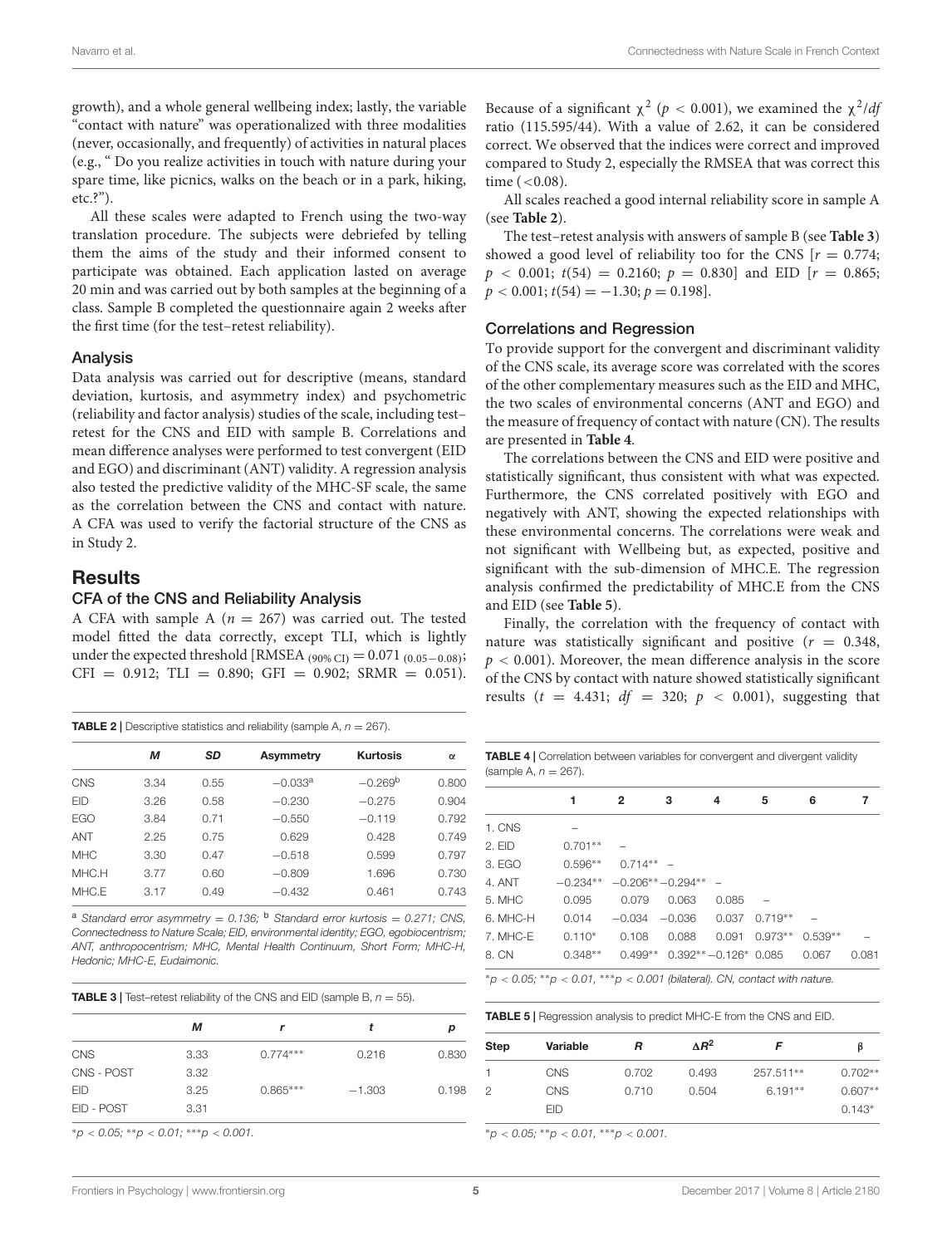participants who had taken part in activities involving contact with nature experienced higher levels of connectedness to nature  $(M = 3.41; SD = 0.54)$  than participants who had not  $(M = 3.09;$  $SD = 0.52$ ).

The results indicate that the CNS has good psychometric properties, which improved after some items were deleted (items 4, 12, and 14). The coherent correlations between the measures of connectedness and environmental concerns and EID suggest that people connected to nature value the positive effects of each personal experience with nature, within which they feel explicitly included, and do not subordinate it to human needs.

# **DISCUSSION**

These studies have enabled the verification of the internal positive consistency of the CNS, in the same way as the authors of the original scale in other investigations (Mayer and Frantz, 2004; Frantz et al., 2005; Mayer et al., 2009), yet within a psychometrically acceptable range (Cortina, 1993; George and Mallery, 2003). This scale is evidently stable and the comparison of its scores with EID and environmental concerns (ANT, EGO) shows evidence of its convergent and discriminant validity, as well as providing an opportunity to propose conceptual questions that might guide new research concerning connectedness to nature in French-speaking contexts, where this subject is gaining interest.

The specific results suggested the elimination of items 4, 12, and 14 ("I often feel disconnected from nature," "When I think of my place on Earth, I consider myself to be a top member of a hierarchy that exists in nature" and "My personal welfare is independent of the welfare of the natural world"; Mayer and Frantz, 2004, p. 513) because of their lower loading weight (Hair et al., 1999) and because the consistency markers of the scale improved after the elimination of these items. The CFA showed that, without these items, the scale gave good marks of reliability as well as a good fit of its overall factor structure. In the same way as other psychometric studies, which have suggested the advantage of deleting some items in specific cultural contexts (Olivos et al., 2011; Pasca et al., 2017), this result demonstrates the interest of proposing a new version of this scale, in order to obtain the best psychometric qualities in the French version.

As expected, the correlation between the CNS and EID was also positive, contributing to the validity of both measures. However, these results should be analyzed with caution. Despite the fact that the EID has obtained higher reliability values than in this investigation (Clayton, 2003), more studies have been published on the EID that cast doubt on its psychometric properties and factorial structure (Olivos and Aragonés, 2011; Clayton, 2012). Furthermore, despite both scales referring to a type of relationship of identification with the natural environment, in the case of connectedness their authors proposed that there is an underlying idea of a biological disposition favorable to nature (biophilia), and thus

of universal occurrence. Other studies could be lead in order to verify this hypothesis within the French context, such as for example the biological disposition of connectedness, which suggests a restoring effect of natural environments (Mayer et al., 2009).

A significant correlation was observed between the scores of the CNS and those of environmental concerns. In the case of ANT, the correlation was negative, as anticipated, because an instrumental valuation of nature is clearly opposed to the idea suggested in connectedness. In the case of EGO, the correlation was positive, which is coherent with connectedness due to the valuation it makes of the relationship between the human being and nature as a whole.

Positive and significant correlations with the frequency of contact with nature indicated that the more connected people feel to nature, the more they will try to keep in contact with it. Unfortunately, the disappointing results of the relationship with wellbeing prevent us from concluding that this connection with nature involves a feeling of wellbeing. However, the positive and significant although weak correlation with Eudemonic Wellbeing is an important topic for environmental psychology research. Even if hedonic experiences have been more frequently studied, the eudemonic dimension of wellbeing is more closely linked to the development of positive and complex identities. Besides, this eudemonic dimension is linked to subjective connections with nature (Arnocky et al., 2007; Leary et al., 2008; Clayton, 2012; Ryff and Singer, 2013; Olivos and Aragonés, 2014; Olivos and Ernst, 2018).

On the basis of this study, it can be concluded that the CNS is a valid and reliable measure of connectedness, useful for research in psychology concerning the processes of environmental concerns, the restoring effect of natural environments, the perception of natural risks, etc., as well as being a valid tool for the study of connectedness in a French-speaking context. This version of 11 items proposed at the end of the study, could be very well integrated to the analysis of the relation between connectedness to nature with other dimensions as wellbeing, environmental concerns and even perception of natural risks. Nevertheless, some limits must be underlined. Actually, participants are not representative of French population, even if the margins of error of the sampling are relatively low. On the same way, marked cultural differences between Frenchspeaking countries should also be taken into account during future applications. Actually, the sharing of a common language does not cancel the cultural diversity in the meaning attributed to some built, being able to make results vary. Anyway, this psychometric French speaking version of CNS, allows to initiate a systematic research for its adaptation in other French-speaking regions.

# ETHICS STATEMENT

These studies were approved by the ethical board of the Psychology Faculty of University of Nantes with written informed consent from all subjects.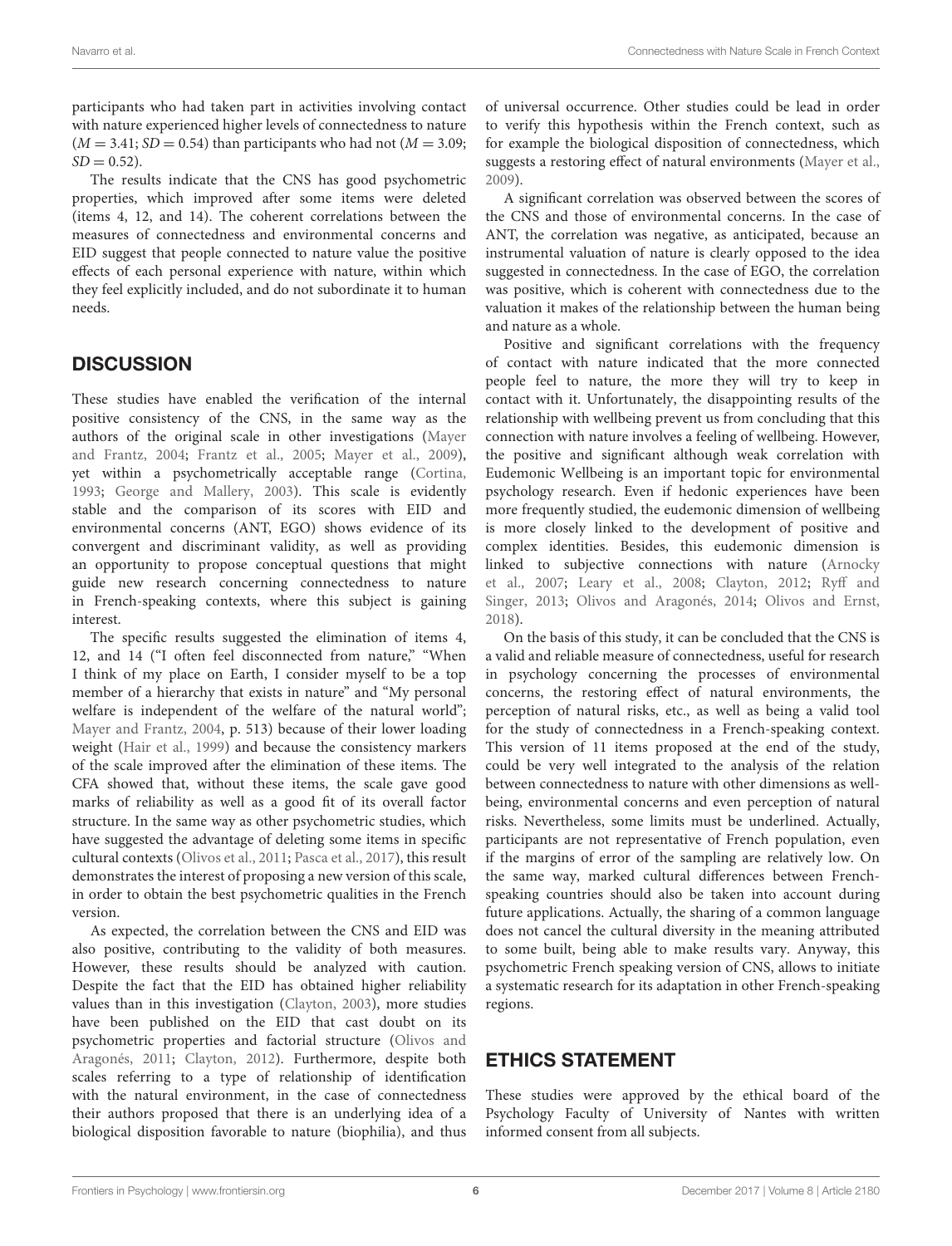## AUTHOR CONTRIBUTIONS

ON: work conception, research design, data collection, data analysis, data interpretation, paper arrangement and revision,

## **REFERENCES**

- Amérigo, M., Aragonés, J. I., De Frutos, B., Sevillano, V., and Cortés, B. (2007). Underlying dimensions of ecocentric and anthropocentric environmental belief. Span. J. Psychol. 10, 97–103. [doi: 10.1017/S113874160000](https://doi.org/10.1017/S1138741600006351) [6351](https://doi.org/10.1017/S1138741600006351)
- Amérigo, M., Aragonés, J. I., and García, J. A. (2012). Explorando las dimensiones de la preocupación ambiental. Una propuesta integradora. Psyecology 3, 299–311. [doi: 10.1174/217119712802845705](https://doi.org/10.1174/217119712802845705)
- Aragonés, J. I., Olivos, P., and Lima, M. L. (2011). "Conectividad con la naturaleza y bienestar hedónico y eudaimónico," in Comunicación Presentada en el XI Congreso de Psicología Ambiental, Febrero de 2011, Almería.
- Arnocky, S., Stroink, M., and DeCicco, T. (2007). Self-construal predicts environmental concern, cooperation, and conservation. J. Environ. Psychol. 27, 255–264. [doi: 10.1016/j.jenvp.2007.06.005](https://doi.org/10.1016/j.jenvp.2007.06.005)
- Bentler, P. M. (1992). On the fit of models to covariances and methodology to the bulletin. Psychol. Bull. 112, 400–404. [doi: 10.1037//0033-2909.112.](https://doi.org/10.1037//0033-2909.112.3.400) [3.400](https://doi.org/10.1037//0033-2909.112.3.400)
- Browne, M., and Cudeck, R. (1993). Alternative ways of assessing model fit. Test. Struct. Equ. Models 21, 136–162. [doi: 10.1177/0049124192021002005](https://doi.org/10.1177/0049124192021002005)
- Brugger, A., Kaiser, F., and Roczen, N. (2011). One for all? Connectedness to nature, inclusion of nature, environmental identity, and implicit association with nature. Eur. Psychol. 16, 324–333. [doi: 10.1027/1016-9040/](https://doi.org/10.1027/1016-9040/a000032) [a000032](https://doi.org/10.1027/1016-9040/a000032)
- Clayton, S. (2003). "Environmental identity: a conceptual and an operational definition," in Identity and the Natural Environment. The Psychological Significance of Nature, eds S. Clayton and S. Opotow (Cambridge, MA: The MIT Press), 45–65.
- Clayton, S. (ed.). (2012). Handbook of Environmental and Conservation Psychology. New York, NY: Oxford University Press. [doi: 10.1093/oxfordhb/](https://doi.org/10.1093/oxfordhb/9780199733026.001.0001) [9780199733026.001.0001](https://doi.org/10.1093/oxfordhb/9780199733026.001.0001)
- Clayton, S., and Opotow, S. (eds). (2003). Identity and the Natural Environment. The Psychological Significance of Nature. Cambridge, MA: The MIT Press.
- Cortina, J. M. (1993). What is coefficient alpha? An examination of theory and applications. J. Appl. Psychol. 78, 98–104. [doi: 10.1037/0021-9010.](https://doi.org/10.1037/0021-9010.78.1.98) [78.1.98](https://doi.org/10.1037/0021-9010.78.1.98)
- Dutcher, D., Finley, J. C., Luloff, A. E., and Johnson, J. B. (2007). Connectivity with nature as a measure of environmental values. Environ. Behav. 30, 474–493. [doi: 10.1177/0013916506298794](https://doi.org/10.1177/0013916506298794)
- Embretson, S. E., and Reise, S. P. (2000). Item Response Theory for Psychologists. Hillsdale, NJ: Lawrence Erlbaum Associates.
- Fabrigar, L. R., Wegener, D. T., MacCallum, R. C., and Strahan, E. J. (1999). Evaluating the use of exploratory factor analysis in psychological research. Psychol. Methods 4, 272–299. [doi: 10.1037/1082-989X.4.3.272](https://doi.org/10.1037/1082-989X.4.3.272)
- Frantz, C., Mayer, F. S., Norton, C., and Rock, M. (2005). There is no "I" in nature: the influence of self-awareness on connectedness to nature. J. Environ. Psychol. 25, 427–436. [doi: 10.1016/j.jenvp.2005.10.002](https://doi.org/10.1016/j.jenvp.2005.10.002)
- George, D., and Mallery, P. (2003). SPSS/Pc + Step by Step: A Simple Guide and Reference, 4th Edn. Boston, MA: Allyn and Bacon.
- Hair, J., Anderson, R., Tatham, R., and Black, W. (1999). Análisis Multivariante, 5th Edn. Madrid: Prentice Hall.
- Ives, C. D., Giusti, M., Fischer, J., Abson, D. J., Klaniecki, K., Dorninger, C., et al. (2017). Human–nature connection: a multidisciplinary review. Curr. Opin. Environ. Sustain. 2, 106–113. [doi: 10.1016/j.cosust.2017.05.005](https://doi.org/10.1016/j.cosust.2017.05.005)
- Kals, E., and Ittner, H. (2003). "Children's environmental identity: indicators and behavioural impacts," in Identity and the Natural Environment, eds S. Clayton and S. Opotow (Cambridge: MIT Press), 135–157.
- Kals, E., Schumacher, D., and Montada, L. (1999). Emotional affinity toward nature as a motivational basis to protect nature. Environ. Behav. 31, 178–202. [doi: 10.1177/00139169921972056](https://doi.org/10.1177/00139169921972056)

writing, and submission. PO: research design, data analysis, data interpretation, paper arrangement and revision, and writing. GF-B: data collection, research design, data interpretation, paper arrangement and revision, and writing.

- Kaplan, R. (2001). The nature of the view from home psychological benefits. Environ. Behav. 33, 507–542. [doi: 10.1177/00139160121973115](https://doi.org/10.1177/00139160121973115)
- Keyes, C. L. M. (2009). Brief Description of the Mental Health Continuum Short Form (MHC-SF). Available at: [https://www.aacu.org/sites/default/files/MHC-](https://www.aacu.org/sites/default/files/MHC-SFEnglish.pdf)[SFEnglish.pdf](https://www.aacu.org/sites/default/files/MHC-SFEnglish.pdf)
- Leary, M. R., Tipsord, J. M., and Tate, E. B. (2008). "Allo-inclusive identity: incorporating the social and natural worlds into one's sense of self," in Transcending Self-Interest: Psychological Explorations of the Quiet Ego, eds H. A. Wayment and J. J. Bauer (Washington, DC: American Psychological Association), 137–147.
- MacCallum, R. C., Browne, M. W., and Sugawara, H. M. (1996). Power analysis and determination of sample size for covariance structure modeling. Psychol. Methods 1, 130–149. [doi: 10.1037/1082-989X.1.2.130](https://doi.org/10.1037/1082-989X.1.2.130)
- Mayer, F. S., and Frantz, C. M. (2004). The connectedness to nature scale: a measure of individuals' feeling in community with nature. J. Environ. Psychol. 24, 503–515. [doi: 10.1016/j.jenvp.2004.10.001](https://doi.org/10.1016/j.jenvp.2004.10.001)
- Mayer, F. S., Frantz, C. M., Bruehlman-Senecal, E., and Dolliver, K. (2009). Why is nature beneficial? The role of connectedness to nature. Environ. Behav. 41, 607–643. [doi: 10.1177/0013916508319745](https://doi.org/10.1177/0013916508319745)
- Nisbet, E. K., Zelenski, J. M., and Murphy, S. A. (2009). The nature relatedness scale. Linking individuals' connection with nature to environmental concern and behavior. Environ. Behav. 41, 715–740. [doi: 10.1177/0013916508318748](https://doi.org/10.1177/0013916508318748)
- Olivos, P., and Aragonés, J. I. (2011). Psychometric properties of the Environmental Identity Scale (EID). Psyecology 2, 65–74. [doi: 10.1174/217119711794394653](https://doi.org/10.1174/217119711794394653)
- Olivos, P., and Aragonés, J. I. (2014). Medio ambiente, self y conectividad con la naturaleza. Rev. Mex. Psicol. 3, 71–77.
- Olivos, P., Aragonés, J. I., and Amérigo, M. (2011). The connectedness to nature scale and its relationship with environmental beliefs and identity. Int. J. Hisp. Psychol. 4, 5–20.
- Olivos, P., Aragonés, J. I., and Navarro, O. (2013). Educación ambiental: itinerario en la naturaleza y su relación con conectividad, preocupaciones ambientales y conducta. Rev. Latinoam. Psicol. 45, 501–511. [doi: 10.14349/rlp.v45i3.1490](https://doi.org/10.14349/rlp.v45i3.1490)
- Olivos, P., and Clayton, S. (2017). "Self, nature and wellbeing: sense of connectedness and environmental identity for quality of life," in Handbook of Environmental Psychology and QOL Research, eds G. Fleury-Bahi, E. Pol, and O. Navarro (New York, NY: Springer), 107–126.
- Olivos, P., and Ernst, R. (2018). "To feel good or to be happy: distinctions between emotions and development in the environmental psychology research of Wellbeing," in International Handbook of Critical Positive Psychology—A Synthesis for Social Change, eds N. J. L. Brown, T. Lomas, and F. J. Eiroá-Orosa (Abingdon: Routledge), 546–565.
- Olivos, P., Talayero, F., Aragonés, J. I., and Moyano, E. (2014). Dimensiones del comportamiento proambiental y su relación con la conectividad e identidad ambientales. Psico 45, 369–376.
- Opotow, S. (1993). Animals and the scope of justice. J. Soc. Issues 49, 71–85. [doi: 10.1111/j.1540-4560.1993.tb00909.x](https://doi.org/10.1111/j.1540-4560.1993.tb00909.x)
- Opotow, S. (1994). Predicting protection: scope of justice and the natural world. J. Soc. Issues 50, 49–63. [doi: 10.1111/j.1540-4560.1994.tb02419.x](https://doi.org/10.1111/j.1540-4560.1994.tb02419.x)
- Opotow, S., and Clayton, S. (1994). Green justice: conceptions of fairness and the natural world. J. Soc. Issues 50, 1–11. [doi: 10.1111/j.1540-4560.1994.](https://doi.org/10.1111/j.1540-4560.1994.tb02416.x) [tb02416.x](https://doi.org/10.1111/j.1540-4560.1994.tb02416.x)
- Pasca, L., Aragonés, J. I., and Coello, M. T. (2017). An analysis of the connectedness to nature scale based on item response theory. Front. Psychol. 8:1330. [doi: 10.3389/fpsyg.2017.01330](https://doi.org/10.3389/fpsyg.2017.01330)
- Perrin, J. L., and Benassi, V. A. (2009). The connectedness to nature scale: a measure of emotional connection to nature? J. Environ. Psychol. 29, 434–440. [doi: 10.1016/j.jenvp.2009.03.003](https://doi.org/10.1016/j.jenvp.2009.03.003)
- Pui-Wa, L., and Qiong, W. (2007). Introduction to structural equation modeling: issues and practical considerations. Educ. Meas. Issues Pract. 3, 33–43. [doi: 10.1111/j.1745-3992.2007.00099.x](https://doi.org/10.1111/j.1745-3992.2007.00099.x)